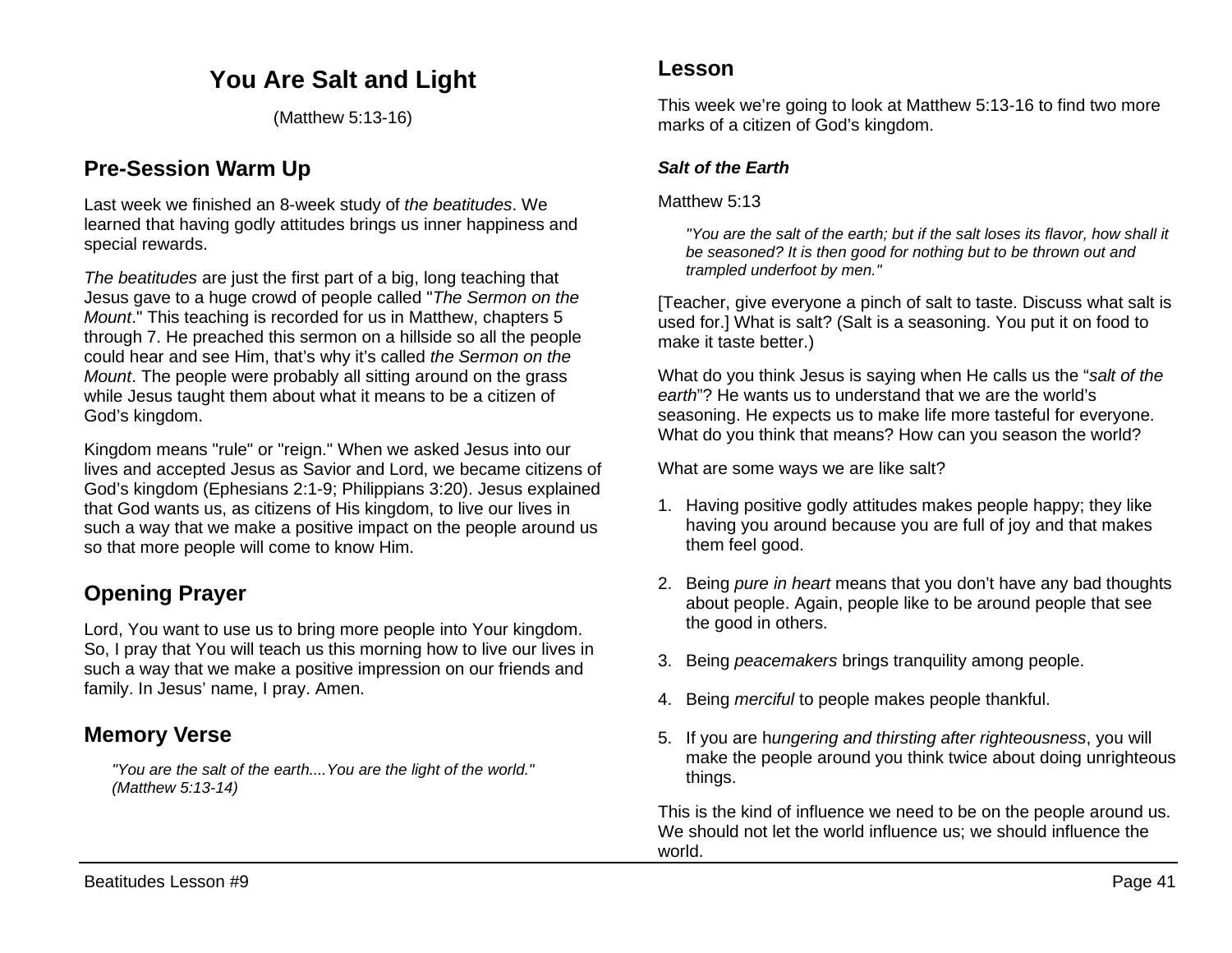### Matthew 5:13

*"…if the salt loses its saltiness, how can it be made salty again? It is no longer good for anything, except to be thrown out and trampled underfoot by man."*

Jesus is saying that if salt loses its flavor, it has no value. What He means is that in the same way, if Christians make no effort to "season" the world around them, they are of little value to God. If we are too much like the world, we are worthless. We should not blend in with everyone else. Instead, we should affect others positively, just as seasoning brings out the best flavor in food.

Have you ever noticed that when you eat salty things, like potato chips, it makes you really thirsty? Salt creates a big thirst in people. As "*the salt of the earth*", we should be creating spiritual thirst in our friends and neighbors. Has anyone ever asked you about your church or about Jesus? If your friends wonder why you have such godly attitudes, it will be a great way for you to tell them about how wonderful Jesus is and what a big difference He makes in your life.

Here's another thing about salt. Did you know that in the old days, before refrigerators were invented, people would put salt on meat to preserve it. They'd make jerky out of the meat, using salt. Salt is a preservative and like salt, we are to be a purifying influence on the people around us.

What are some ways we can be a purifying influence on the world? [Teacher, lead the children in discussion using the following questions.]

- 1. If your friends wanted to do a mean trick, what could you do?
- 2. If your friends wanted to tell you a nasty joke, what could you do?
- 3. If your friends are fighting, what could you do?

4. If your friends wanted you to do something you know your parents wouldn't approve of, what could you do?

#### *Light of the World*

#### Matthew 5:14

*"You are the light of the world..."* 

#### Matthew 5:16

*"Let your light so shine before men, that they may see your good works and glorify your Father in heaven."* 

What do you think Jesus is saying here? [Teacher, light a candle. Talk about the attributes of light.] Jesus wants us to "*shine as lights*" by doing works that will turn the attention of others to God.

Verse 14 goes on to say,

*"A city that is set on a hill cannot be hidden."* 

Can you hide a city that is sitting on top of a hill? (No! Its light at night can be seen for miles.) If we live for Christ, we will glow like lights, showing others what Jesus is like. The Scripture is telling us that, we are the world's light — like a city on a hill, glowing in the night for all to see.

Notice what it says about the lights.

#### Matthew 5:15

*Nor do they light a lamp and put it under a basket, but on a lampstand, and it gives light to all who are in the house.*

People don't light a lamp and then put it under a bowl. Instead they put it on a stand, and it gives light to everyone in the house. In the same way, we should not hide our light! Instead, we should let it shine for all to see so that they will praise your Heavenly Father. [Teacher, put a glass bowl over the candle.]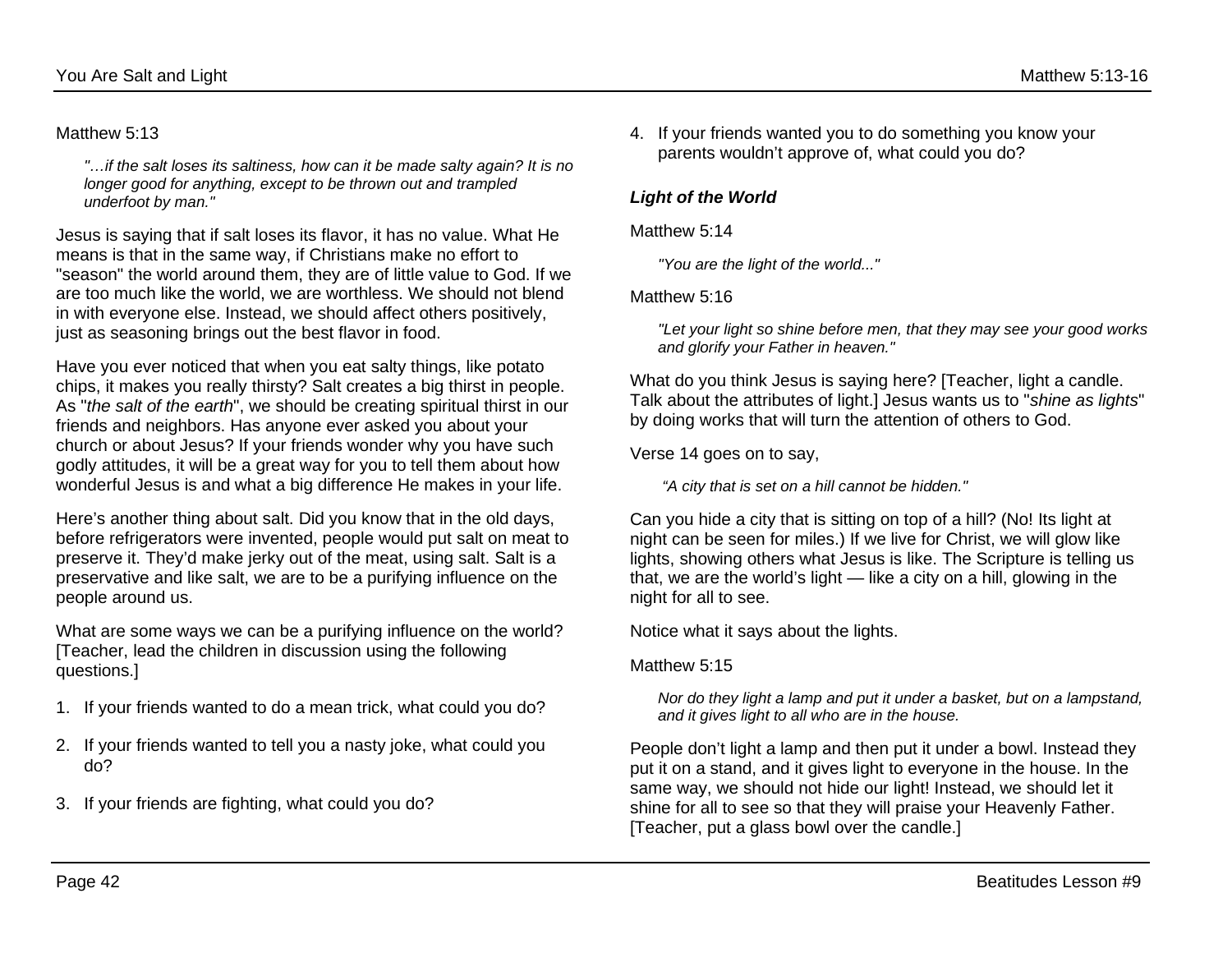What are some ways we hide our light?

- 1. Going along with the crowd, even when we know that God wouldn't approve
- 2. Letting sin dim our light
- 3. Denying the light; denying that we are Christians
- 4. Being quiet when we should speak up about Jesus
- 5. Not explaining our light to others; not telling others about how wonderful Jesus is
- 6. Ignoring the needs of others

We need to be a beacon of truth — don't shut your light off from the rest of the world.

[Teacher, discuss what happened to the burning candle when you placed it under the bowl.]

# **Closing Prayer**

Lord, we want to be the *salt of the earth* and *the light of the world*. We want to make life more tasteful for everyone. And we want our lives to show people the right way to live. Help us to keep having godly attitudes so that others will know that we are Christians and will want to know You better. In Jesus' name, I pray. Amen.

## **Learning Activities**

### **Craft Corner**

### **Game Center**

Make the following review questions into a game. Number the children, then use a spinner to see who will be the questioner. Spin again to see who will be the responder. Individually cut out the questions (without the answers!) and place them in a bowl.

Or, use the following questions in another game of your choice:

### *Review questions:*

- 1. What is the section of Scripture called from Matthew chapters 5 through 7? (The Sermon on the Mount)
- 2. Why is it called *the Sermon on the Mount*? (Because Jesus preached this sermon on a hillside)
- 3. What is the first part of the Sermon on the Mount called? (The beatitudes)
- 4. What do the beatitudes teach us? (If we have godly attitudes we will have inner happiness and special rewards from God)
- 5. What are two things Jesus said every Christian should be like? (Salt and light)
- 6. What did Jesus mean when He said we are to be the salt of the earth? (We are to act like seasoning, making life more tasteful to people)
- 7. Tell us a way you can be like a seasoning, making people's lives more tasteful. (Having a positive Godly attitude, being pure in heart, being a peacemaker, being merciful, etc.)